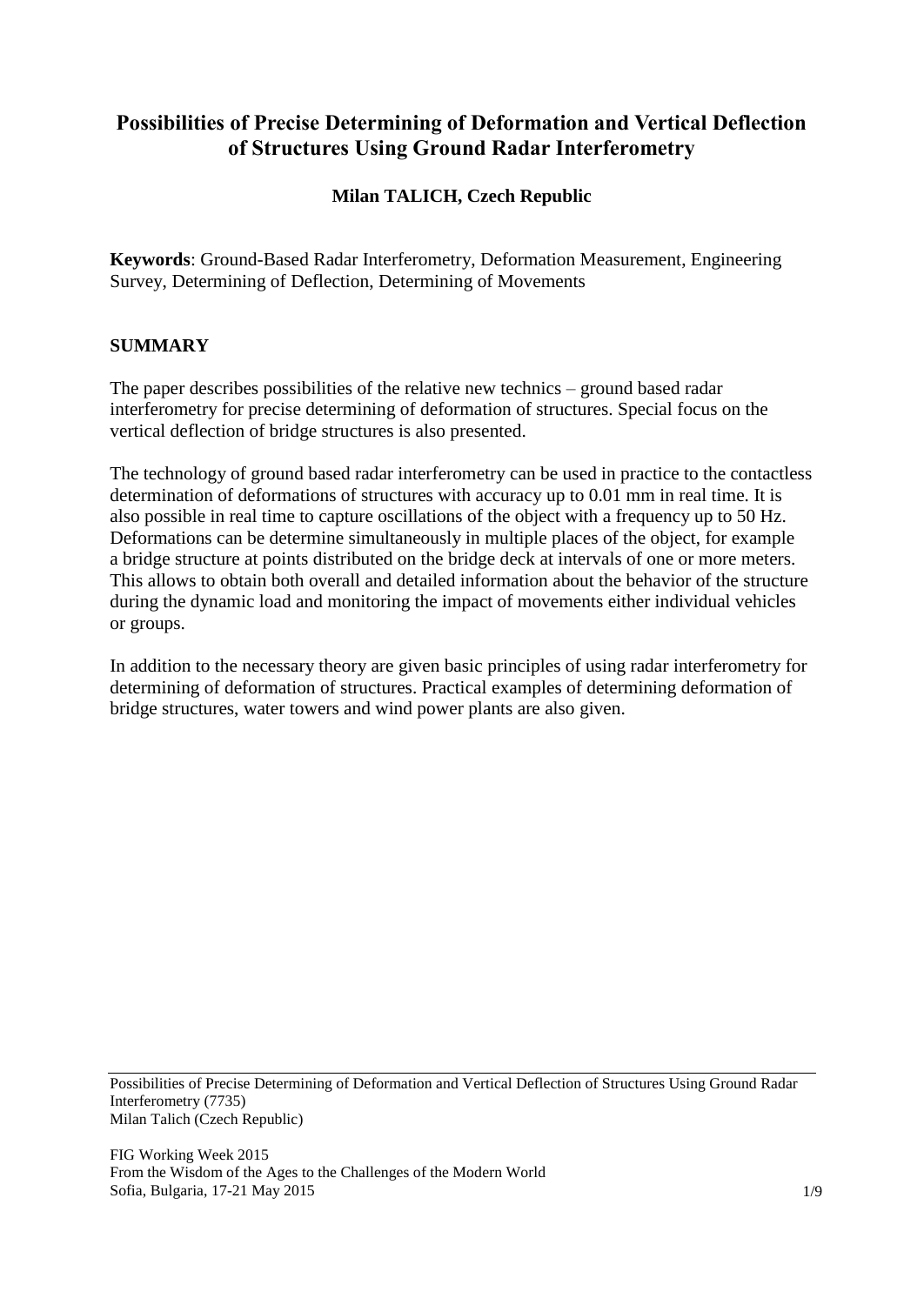# **Possibilities of Precise Determining of Deformation and Vertical Deflection of Structures Using Ground Radar Interferometry**

## **Milan TALICH, Czech Republic**

## **1. INTRODUCTION**

By looking for methods of some contactless observation of deformations and vertical deflections of the structures, also we need to define other requirements for these methods. One of these requirements might be the ability to observe deformations and deflections in real time for both, short and long time span. For example, in the case of bridges they are passing of the vehicles or stress tests, in the case of high buildings they are wind gusts. As well dynamically observe and measure frequencies and amplitudes of observed object's oscillation in range for example of 100 Hz. Ability to determine the size of deflections with accuracy in 0.01 mm, because the size of the deflections is usually in range from 0.1 mm to 10 mm. Ability to simultaneously determine deflections on multiple points of the observed object, so that is possible to get both, detail and whole information about deformations of the structure during dynamic stress.

To all of these requirements fits the method of measurement based on principles of groundbased radar interferometry. The big capability of this method is the simultaneously measurement of multiple deflections on multiple points on one observed object with range resolution at least of 0.75 m. For example, on bridge with length of 100 m, we can simultaneously observe and measure roughly 100 points. To show the possibilities of the radar interferometry technology, this article will focus to determining of deformations and deflections of few different object types. It will be measurement of vertical deflections of concrete bridges and horizontal movements of water towers. The measurements are done by interferometry radar IBIS-S (IBIS-FS) of IDS – Ingegneria Dei Sistemi company.

# **2. PRINCIPLES OF USING RADAR INTERFEROMETRY**

Basic principles of radar interferometry with IBIS-S are described in detail in [1]. This article describes only the most important policies of using of radar interferometry which are necessary.

- Ground interferometry radar is sensor measuring only relative movements in its line of sight (LOS).
- Radar is not able to discern movement perpendicular to its line of sight.
- There is a maximum movement between two subsequent acquisitions that is possible to correctly determine. This value corresponds to phase difference  $\Delta \varphi = 2\pi$ . For example for IBIS-S this maximum movement is  $\pm 4.38$  mm (for  $\Delta R = 0.75$  m). If this value is exceeded the resulting movement is incorrect. This error cannot be detected. The frequency of

Possibilities of Precise Determining of Deformation and Vertical Deflection of Structures Using Ground Radar Interferometry (7735) Milan Talich (Czech Republic)

FIG Working Week 2015 From the Wisdom of the Ages to the Challenges of the Modern World Sofia, Bulgaria, 17-21 May 2015 2/9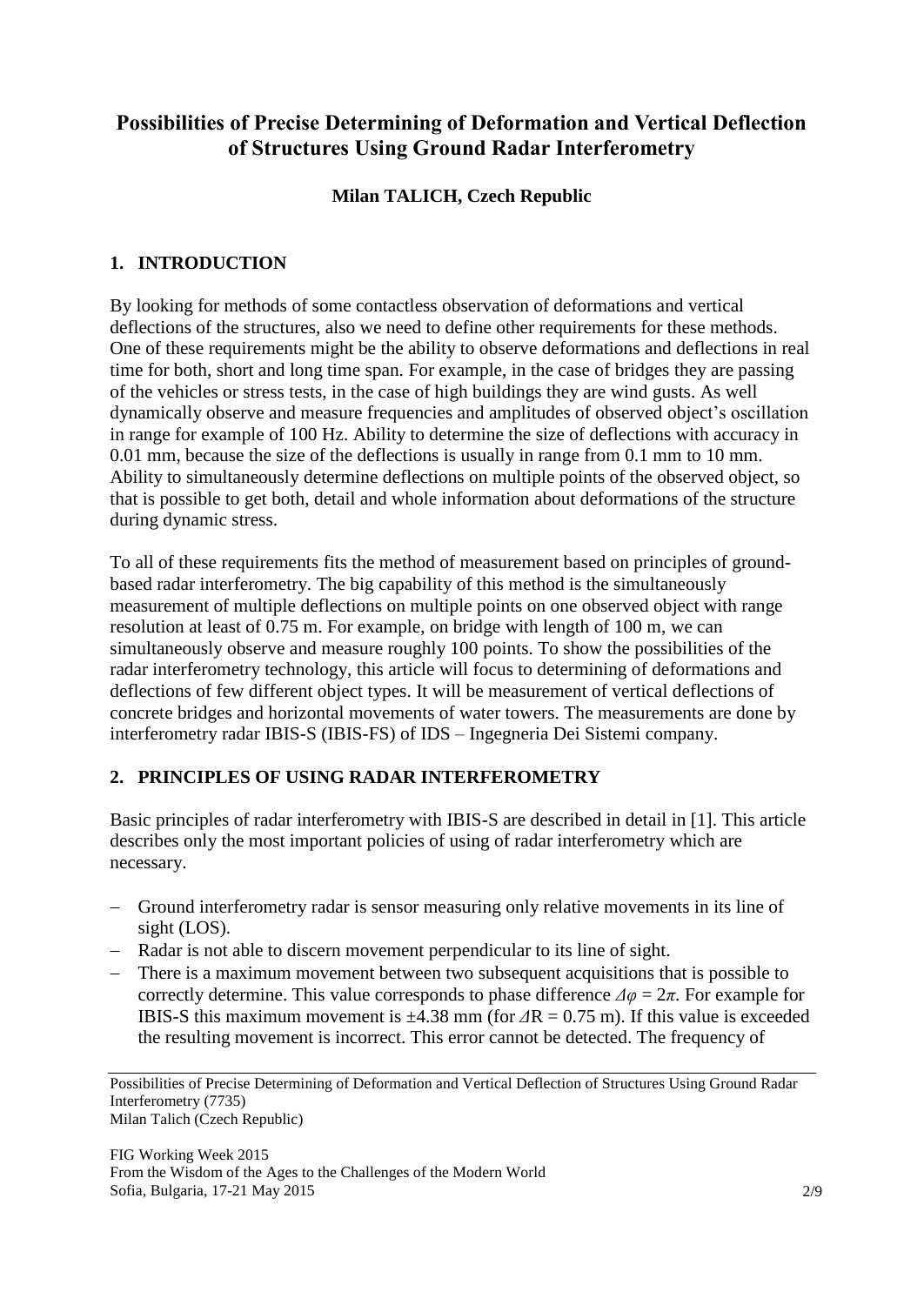acquisition can be up to 200 Hz, so it is possible to observe movements with speed up to  $0.876 \text{ ms}^{-1}$ .

- It allows monitoring area of interest from distance up to 1km without the need to install additional sensors or optical targets in case of good reflection. In the other case is necessary to install additional corner reflectors.
- It is possible to simultaneously observe multiple points on the object. So it is possible to get both, detail and whole information about behavior of the object.
- The movements are measured directly and in real time.
- Observations are possible during both day and night and almost regardless of climatic conditions.
- The standard deviation of the movements determining is about 0.01 mm and mostly depends on the quality of reflected signal, i.e. size of the corner reflectors and the distance from radar. The basic verification of precision was done through comparison of two independent methods (IBIS-S and total station SOKKIA NET1AX). The results are in [1]. It was recognized that this technology could be used to determining of movements with precision in the range from 0.01 mm to 0.1 mm.

All movements are measured in line of sight. If the radar's line of sight is not parallel with expected movement direction the real movements have to be computed from LOS movement using the following formula  $d=d_R/sin(\alpha)$ , where  $sin(\alpha)=h/R$  and so  $d=d_R \cdot R/h$ , see Fig. 1. The situation of measurement is usually as in the Fig. 1. The distance *R* is measured by the radar, the height difference *h* is necessary to determine with additional geodetic measurement.



*Fig.1 - Line of sight movement (dR) and real movement (d) [source: IDS]*

Possibilities of Precise Determining of Deformation and Vertical Deflection of Structures Using Ground Radar Interferometry (7735) Milan Talich (Czech Republic)

FIG Working Week 2015 From the Wisdom of the Ages to the Challenges of the Modern World Sofia, Bulgaria, 17-21 May 2015 3/9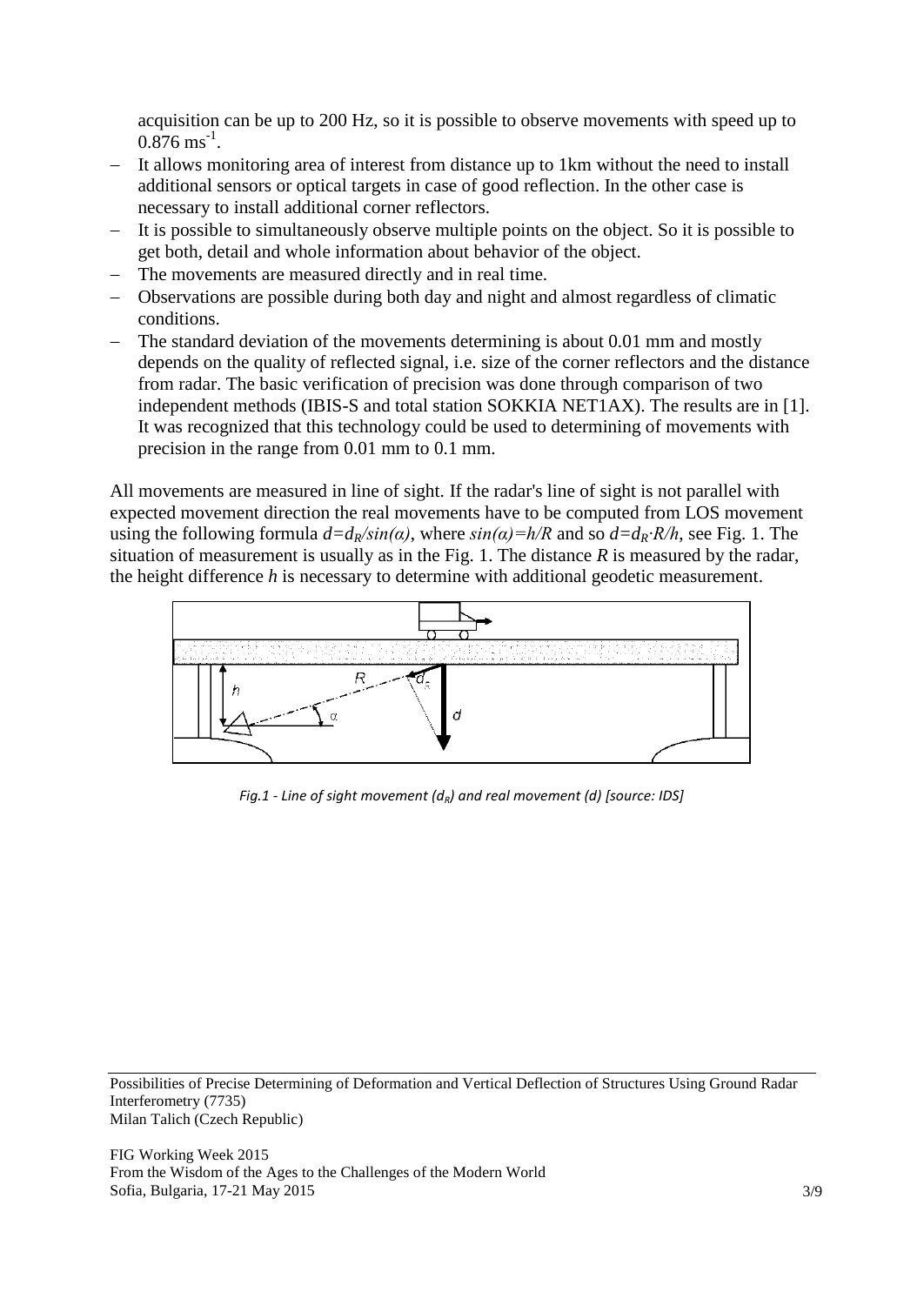#### **3. MONITORING VERTICAL DEFLECTIONS OF THE CONCRETE BRIDGE.**

An example of monitoring vertical deflections of concrete bridge is shown on a road bridge near town Pelhřimov, Czech Republic [1, 2]. The monitoring was done during usual traffic.



*Fig.2 – Schema of the bridge*

The way of measurement and placement of corner reflectors are obvious from Fig. 3. After evaluation of quality of measured data, it is possible to proceed whole measurement to get deflections of the bridge. The resulting vertical deflections of observed corner reflectors are shown in Figs. 4 and 5.



*Fig.3 – Placement and orientation of radar and corner reflectors*

Possibilities of Precise Determining of Deformation and Vertical Deflection of Structures Using Ground Radar Interferometry (7735) Milan Talich (Czech Republic)

FIG Working Week 2015 From the Wisdom of the Ages to the Challenges of the Modern World Sofia, Bulgaria, 17-21 May 2015 4/9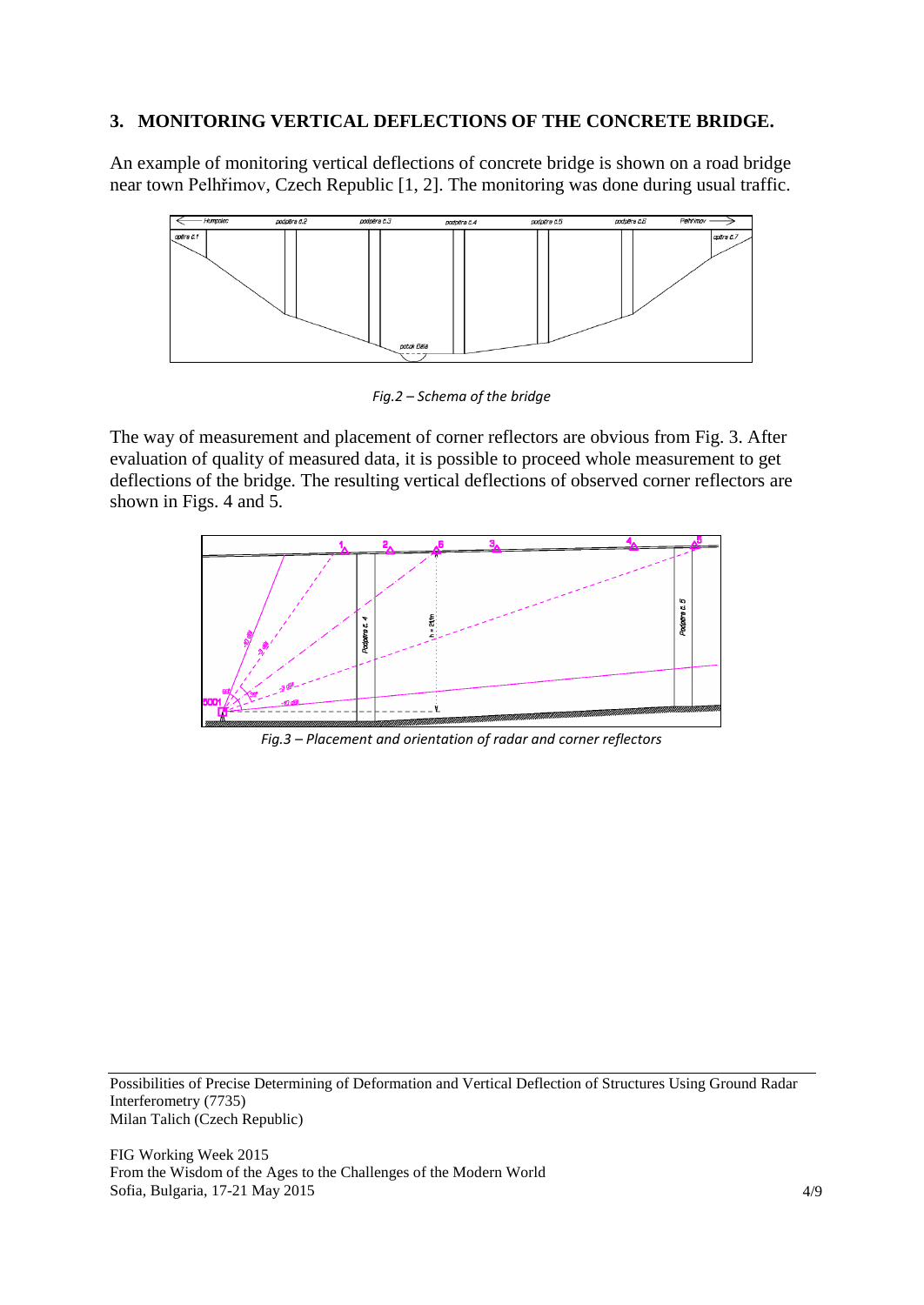

*Fig.4 – Vertical deflections of corner reflectors No. 1, 2, 6 and 3*

The vertical deflections of the bridge during vehicle passage are shown in the Fig. 4. The biggest deflections are caused by fully loaded lorries passing in northern lane, where the corner reflectors are attached. The lower deflections are caused by lighter vehicles or vehicles passing the other lane. The detail evaluation covering the biggest deflection in time span between 170 s and 200 s is shown in the Fig. 5.

Detailed analysis of the results of the deflections of reflectors with their mutual contexts is done in [1].

The basic frequency of the bridge deflections during vehicle passage is shown in the periodogram of the frequencies. In our case 2.671 Hz (cca 5 vibrations per 2s).

Possibilities of Precise Determining of Deformation and Vertical Deflection of Structures Using Ground Radar Interferometry (7735) Milan Talich (Czech Republic)

FIG Working Week 2015 From the Wisdom of the Ages to the Challenges of the Modern World Sofia, Bulgaria, 17-21 May 2015  $5/9$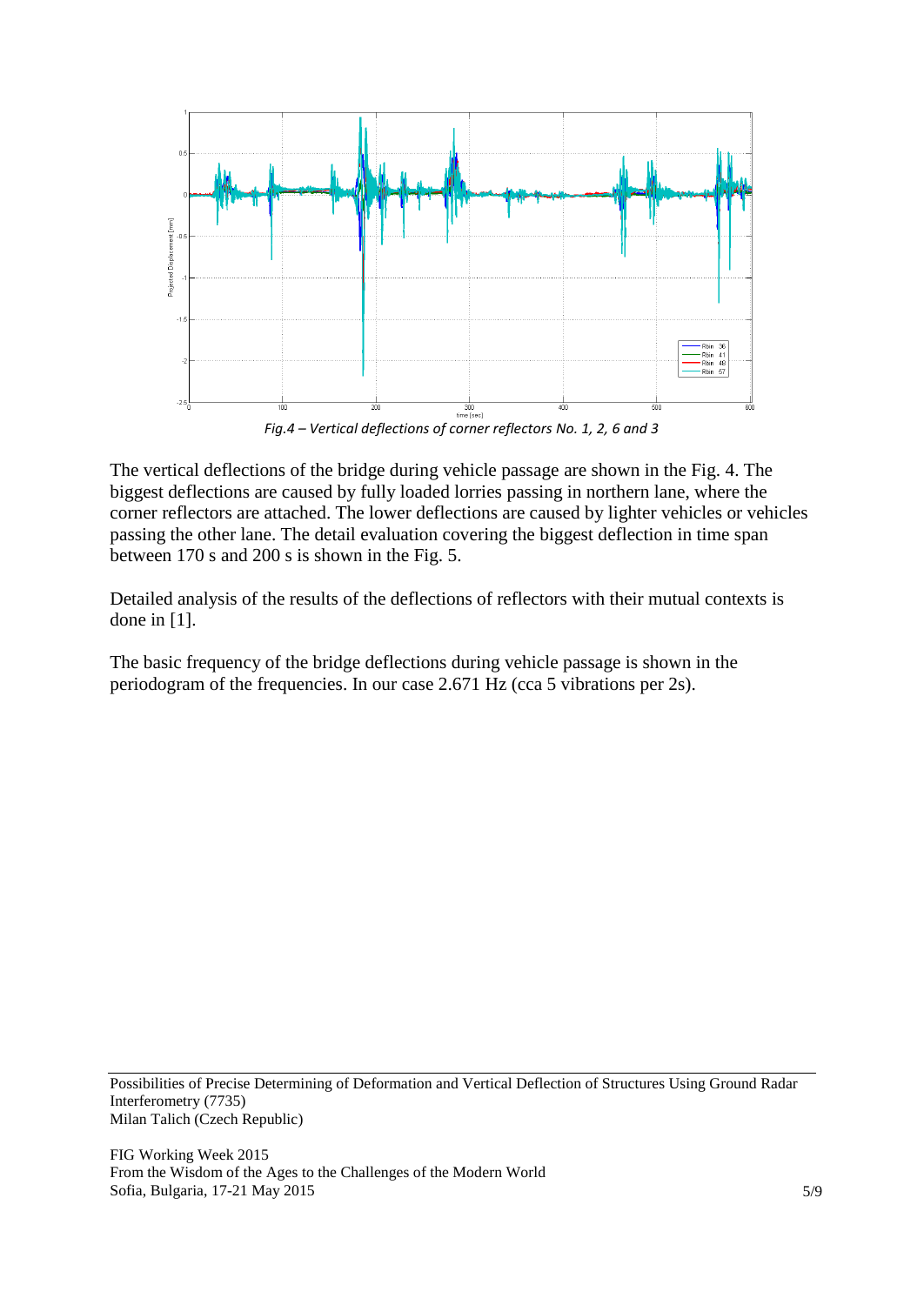

*Fig.5 – Vertical deflections of corner reflectors No. 1, 2, 6 and 3 in time span between 170s and 200s*

#### **4. MONITORING VERTICAL DEFLECTIONS OF THE WATER TOWER**

As the example of monitoring vertical deflections of the water tower, was chosen water tower in the Klecany town near Prague, Czech Republic. Water tower is composed by carrying the cylindrical pylon and spherical tank. The carrying pylon is composed by three sections, each section is composed by a few annuli. All the section joints are raised which makes them natural reflectors of the radar signal. The annuli joints are much softer, but there is still no need to install corner reflectors.



*Fig.6 – Water tower, section and annuli joints, schema of measurement*

During the measurement there was very weak northwest wind and radar was stationed in the direction of the wind to the water tower. Movements of three points corresponding with

Possibilities of Precise Determining of Deformation and Vertical Deflection of Structures Using Ground Radar Interferometry (7735)

Milan Talich (Czech Republic)

FIG Working Week 2015 From the Wisdom of the Ages to the Challenges of the Modern World Sofia, Bulgaria, 17-21 May 2015 6/9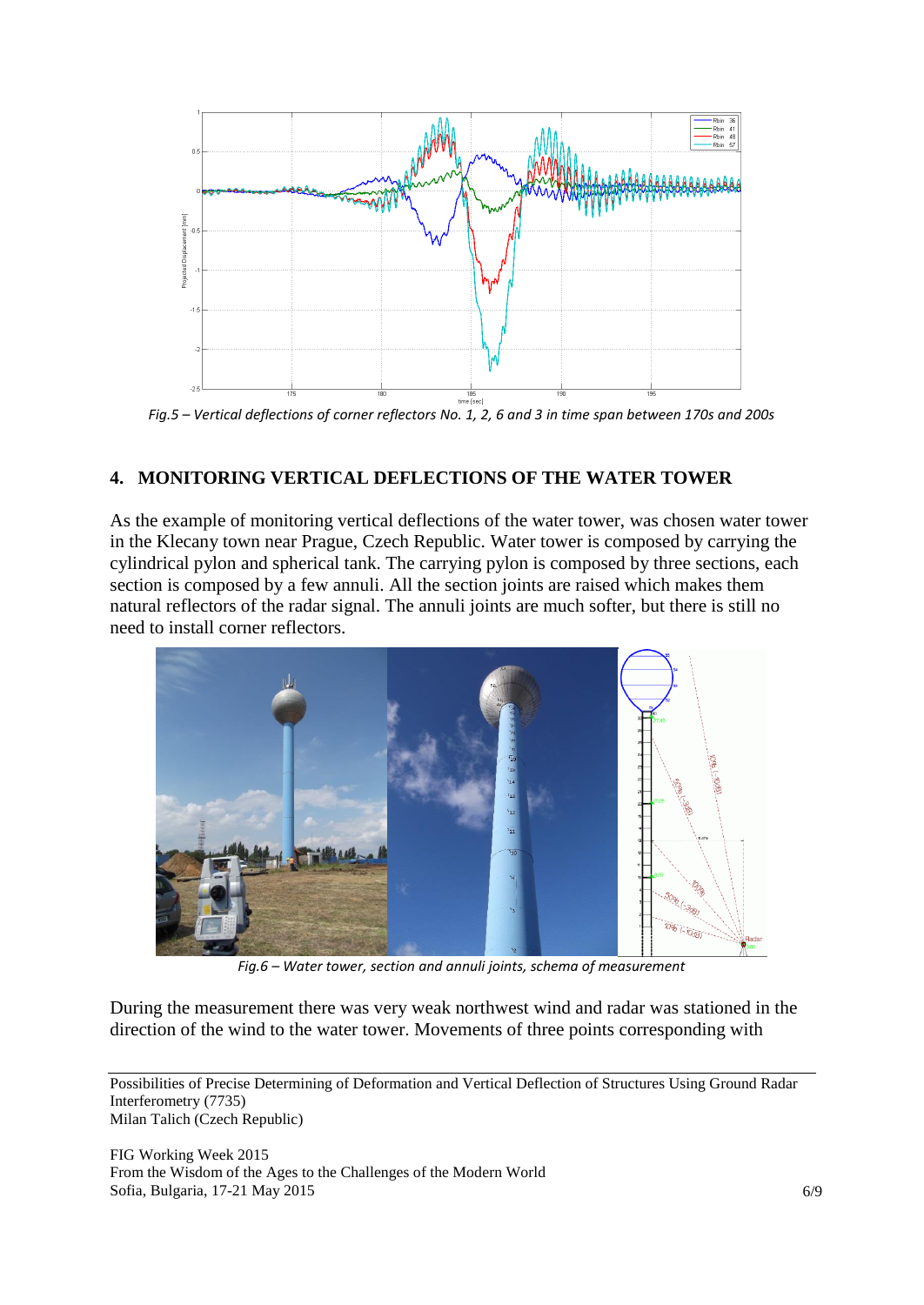section joints are shown in Fig. 7. High frequency and variable amplitude of the oscillation of the water tower pylon is clearly detectable.

The composite vibration is also shown in Fig. 7. It is probably caused by movement of the water mass in the water tank, independently on the pylon vibrations caused by wind. The resulting vibration is the sum of two simple vibrations. In the periodogram of the horizontal movements are detectable three basic frequencies. The most one is 0.24 Hz which is approximately once per 4s. Other details are in [3].



*Fig.7 – The resulting vibration is the sum of two simple vibrations*

### **5. CONCLUSION**

Presented technology of ground-based radar interferometry provides determining of deformations and deflections/movements of many different objects. Only because of the need to reduce this article, the results of many other measured objects are not presented (e.g. horizontal transversal movements of flood-gate sides, horizontal movements of wind-power plant pylons, horizontal movements of brick factory chimneys). Technology provides determining of the deformations and deflections/movements of structures with high relative precision (up to 0.01mm) in real time simultaneously on multiple points of the observed object. From the results we can obtain new information about behavior of some structure types. It is recommended to repeat measurement with a certain interval to get information about observed object's behavior depending on its senescence, external conditions or the season.

Possibilities of Precise Determining of Deformation and Vertical Deflection of Structures Using Ground Radar Interferometry (7735) Milan Talich (Czech Republic)

FIG Working Week 2015 From the Wisdom of the Ages to the Challenges of the Modern World Sofia, Bulgaria, 17-21 May 2015 7/9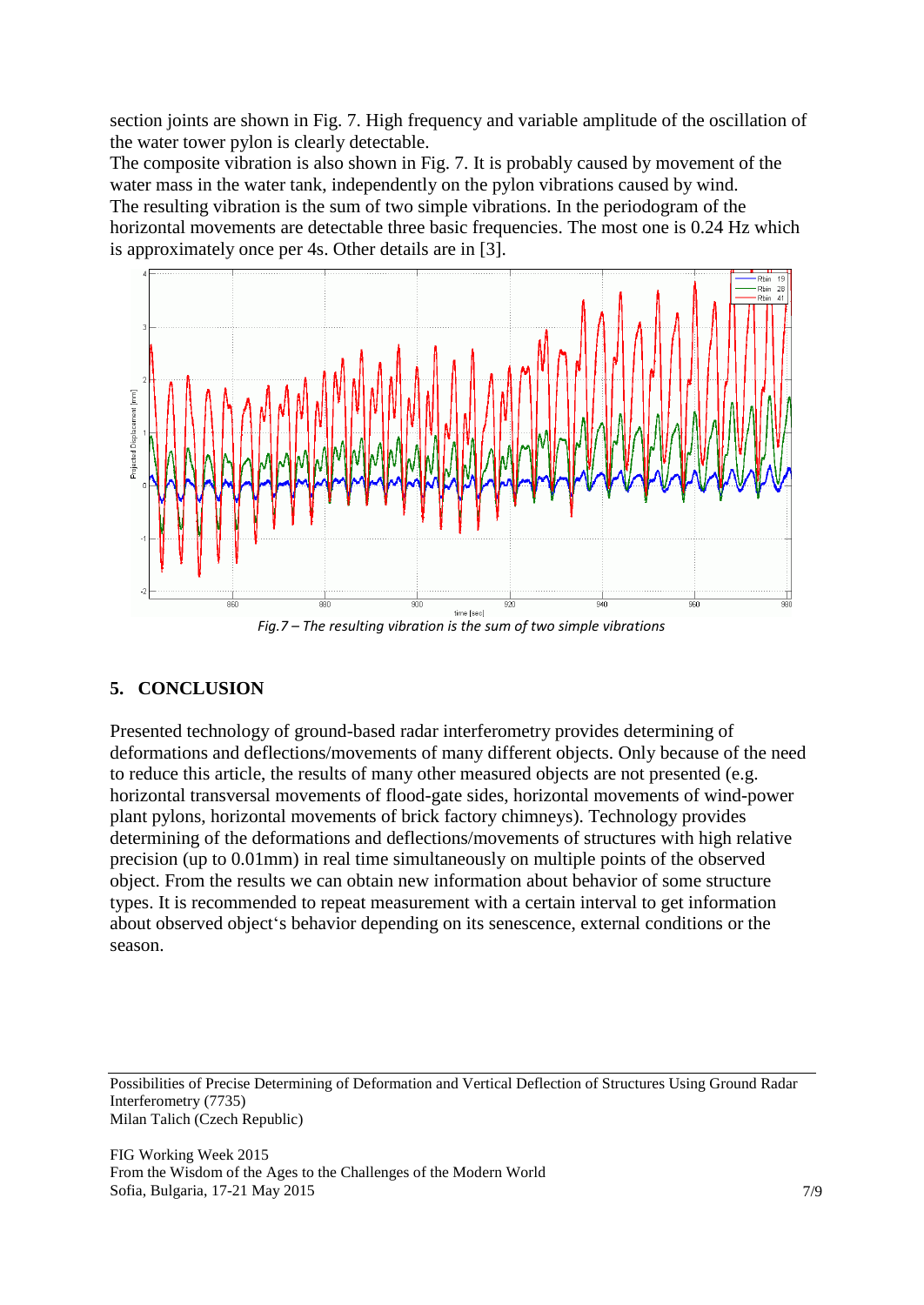*Every measurement was carried out within the project P-InSAR by employees of the Geodézie Ledeč nad Sázavou s.r.o surveying company.*

*This contribution was supported by the Ministry of Industry and Trade of the Czech Republic, project "Investigation of terrestrial InSAR efficiency for deformation analysis of hazardous objects and localities", FR-TI4/436.*

## **REFERENCES**

- [1] M. Talich: Very Precise Determining Vertical Deflection of Bridge Structures Using Ground Radar Interferometry. *(in the Czech language: Velmi přesné určování svislých průhybů mostních konstrukcí metodou pozemní radarové interferometrie).* In: Konferencia IPG 2013 - Vytyčovanie a kontrolné meranie technologických zariadení, Bratislava, Slovensko, 12. – 13. septembra 2013, ISBN 978-80-227-4032-6
- [2] M. Talich, D. Hankus, L. Soukup, T. Hauser, F. Antoš, J. Havrlant, O. Böhm, M. Závrská, J. Šolc: Verified technology of vertical deflections determination of concrete bridge constructions by means of terrestrial interferometric radar. *(in the Czech language: Ověřená technologie určování svislých průhybů betonových mostních konstrukcí pozemním interferometrickým radarem).* ÚTIA, 2012, 13p., available from: [www.p-insar.cz](http://www.p-insar.cz/)
- [3] M. Talich, D. Hankus, M. Glöckner, F. Antoš, L. Soukup, J. Havrlant, O. Böhm, M. Závrská, J. Šolc: Verified technology of horizontal movements determination of water towers by means of terrestrial interferometric radar. *(in the Czech language: Ověřená technologie určování vodorovných pohybů věžových vodojemů pozemním interferometrickým radarem).* ÚTIA, 2013, 12p., available from: [www.p-insar.cz](http://www.p-insar.cz/)
- [4] G. Bernardini, N. Gallino, G. Gentile, P. Ricci, Dynamic Monitoring of Civil Engineering Structures by Microwave Interfermeter, Italy, 2007.

# **BIOGRAPHICAL NOTES**

Milan Talich, Ph.D. (\*1961) was graduated from the Czech Technical University in Prague, Faculty of Civil Engineering, Department of Geodesy and Cartography. Then he was engaged in the Research Institute of Geodesy, Topography and Cartography (VÚGTK), working since 1987 in the International Centre on Recent Crustal Movement (ICRCM) at geodetic networks processing and geodynamic problems, later in geoinformation technology. Since 2012 he work also in the Institute of Information Theory and Automation of the CAS (Czech Academy of Sciences) at using GB SAR technology for determining of deformation.

Possibilities of Precise Determining of Deformation and Vertical Deflection of Structures Using Ground Radar Interferometry (7735) Milan Talich (Czech Republic)

FIG Working Week 2015 From the Wisdom of the Ages to the Challenges of the Modern World Sofia, Bulgaria, 17-21 May 2015 8/9